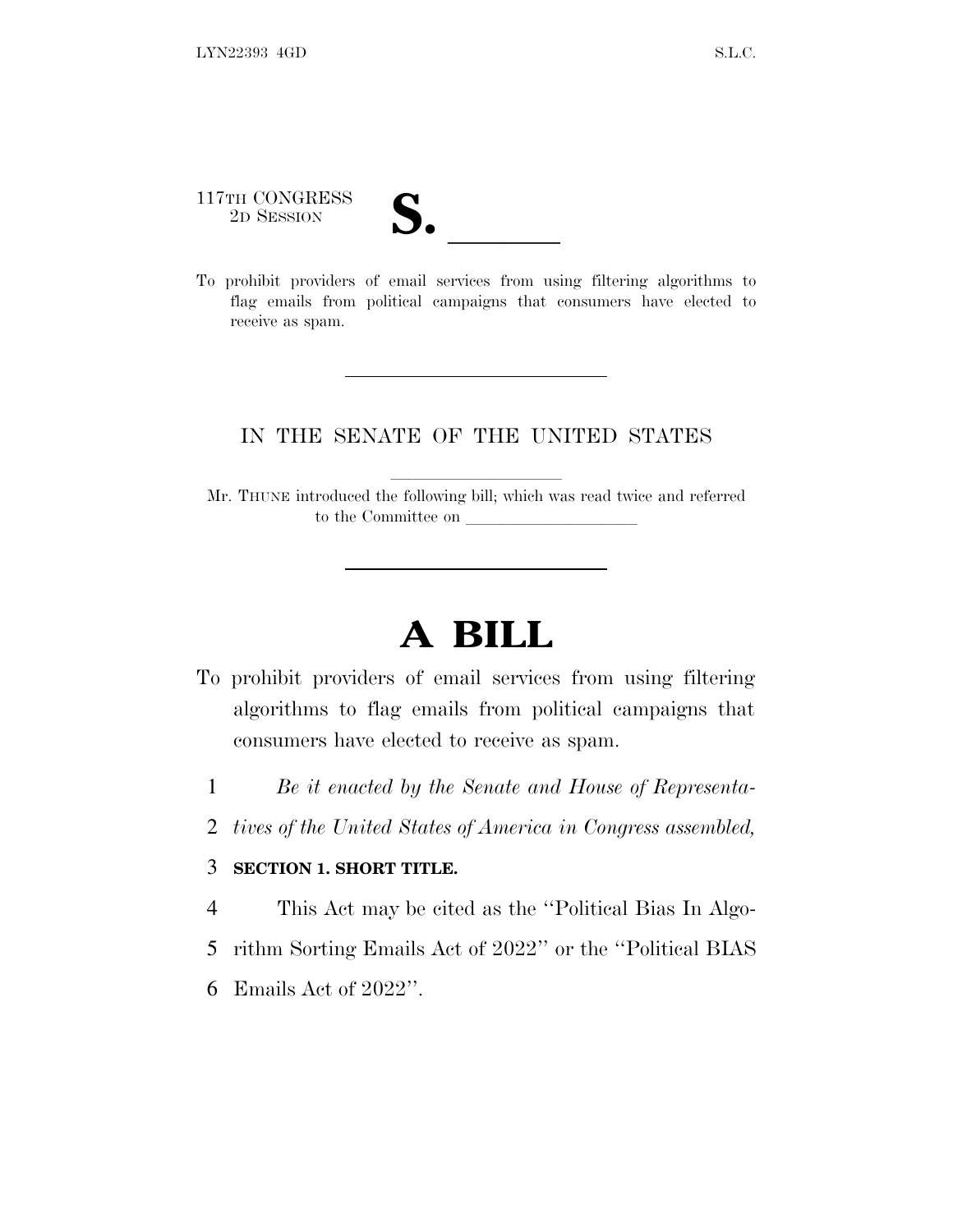| 1              | SEC. 2. UNFAIR AND DECEPTIVE ACTS AND PRACTICES RE-   |
|----------------|-------------------------------------------------------|
| $\overline{2}$ | LATING TO FILTERING POLITICAL EMAILS                  |
| 3              | THAT A CONSUMER HAS ELECTED TO RE-                    |
| $\overline{4}$ | CEIVE.                                                |
| 5              | (a) CONDUCT PROHIBITED.                               |
| 6              | $(1)$ In GENERAL.—It shall be unlawful for an         |
| 7              | operator of an email service to use a filtering algo- |
| 8              | rithm to apply a label to an email sent to an email   |
| 9              | account from a political campaign unless the owner    |
| 10             | or user of the account took action to apply such a    |
| 11             | label.                                                |
| 12             | (2) EFFECTIVE DATE.—The prohibition under             |
| 13             | subsection (1) shall take effect on the date that is  |
| 14             | 3 months after the date of enactment of this Act.     |
| 15             | (b) QUARTERLY TRANSPARENCY REPORT.—                   |
| 16             | (1) IN GENERAL.—Beginning with the first              |
| 17             | year that begins on or after the date that is 120     |
| 18             | days after the date of enactment of this Act, each    |
| 19             | operator of an email service shall be required to     |
| 20             | make publicly available, on a quarterly basis, a      |
| 21             | transparency report that meets the requirements of    |
| 22             | this subsection.                                      |
| 23             | (2) CONTENT OF REPORT.—Each quarterly re-             |
| 24             | port by an operator of an email service required      |
| 25             | under this subsection shall include the following:    |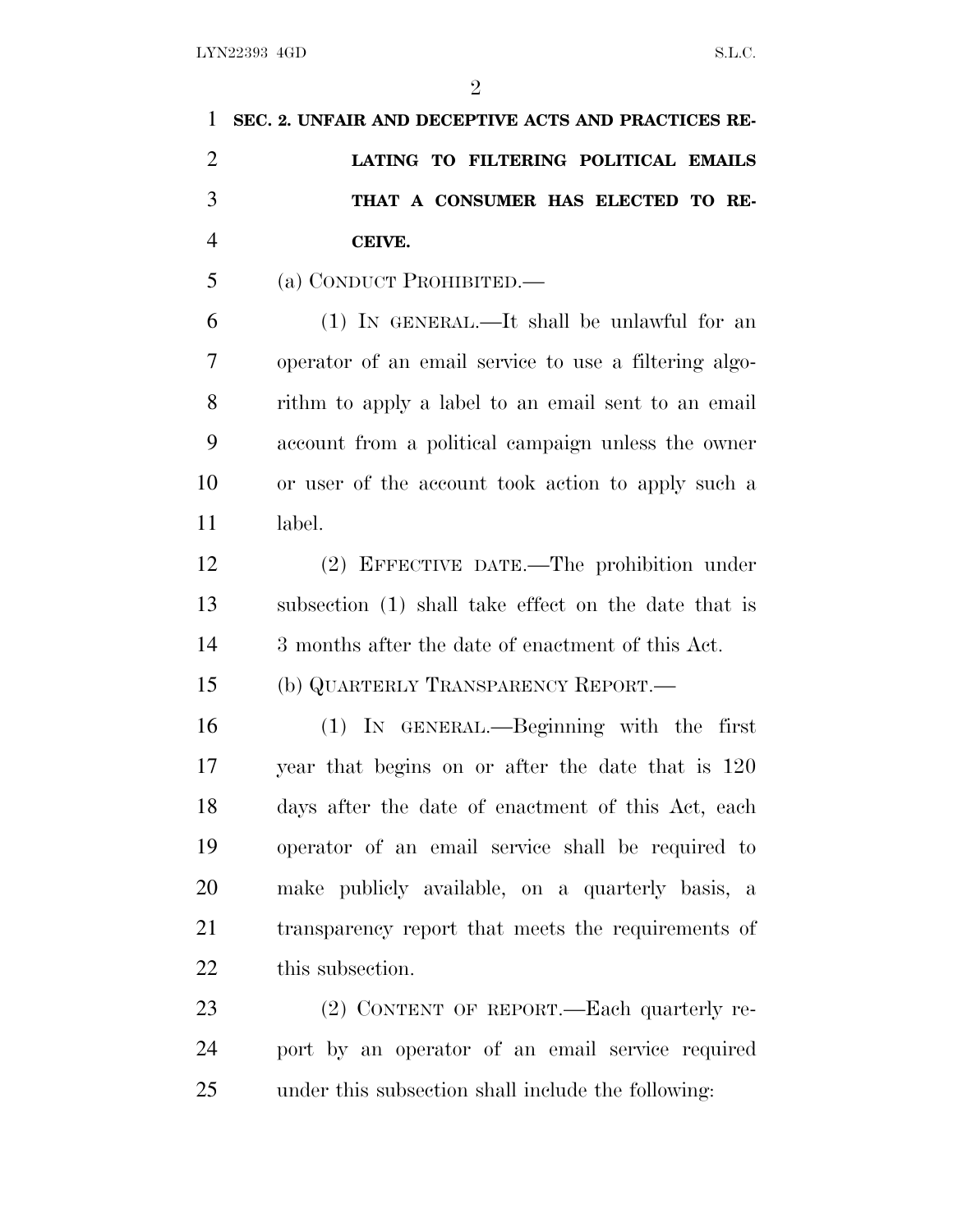| $\mathbf{1}$   | (A) The total number of instances during         |
|----------------|--------------------------------------------------|
| $\overline{2}$ | the previous quarter in which emails from polit- |
| 3              | ical campaigns were flagged as spam.             |
| $\overline{4}$ | (B) The number of instances during the           |
| 5              | previous quarter in which emails from political  |
| 6              | campaigns were flagged as spam by a filtering    |
| 7              | algorithm without direction from the email ac-   |
| 8              | count owner or user.                             |
| 9              | (C) The total number of instances during         |
| 10             | the previous quarter when emails from political  |
| 11             | campaigns of candidates belonging to the Re-     |
| 12             | publican Party were flagged as spam.             |
| 13             | (D) The percentage of emails during the          |
| 14             | previous quarter of the year flagged as spam     |
| 15             | from political campaigns of candidates belong-   |
| 16             | ing to the Republican party.                     |
| 17             | (E) The number of instances during the           |
| 18             | previous quarter in which emails from political  |
| 19             | campaigns of candidates belonging to the Re-     |
| 20             | publican Party were flagged as spam by a fil-    |
| 21             | tering algorithm without direction from the      |
| 22             | email account owner or user.                     |
| 23             | (F) The percentage of emails during the          |
| 24             | previous quarter of the year flagged as spam by  |
| 25             | a filtering algorithm without direction from the |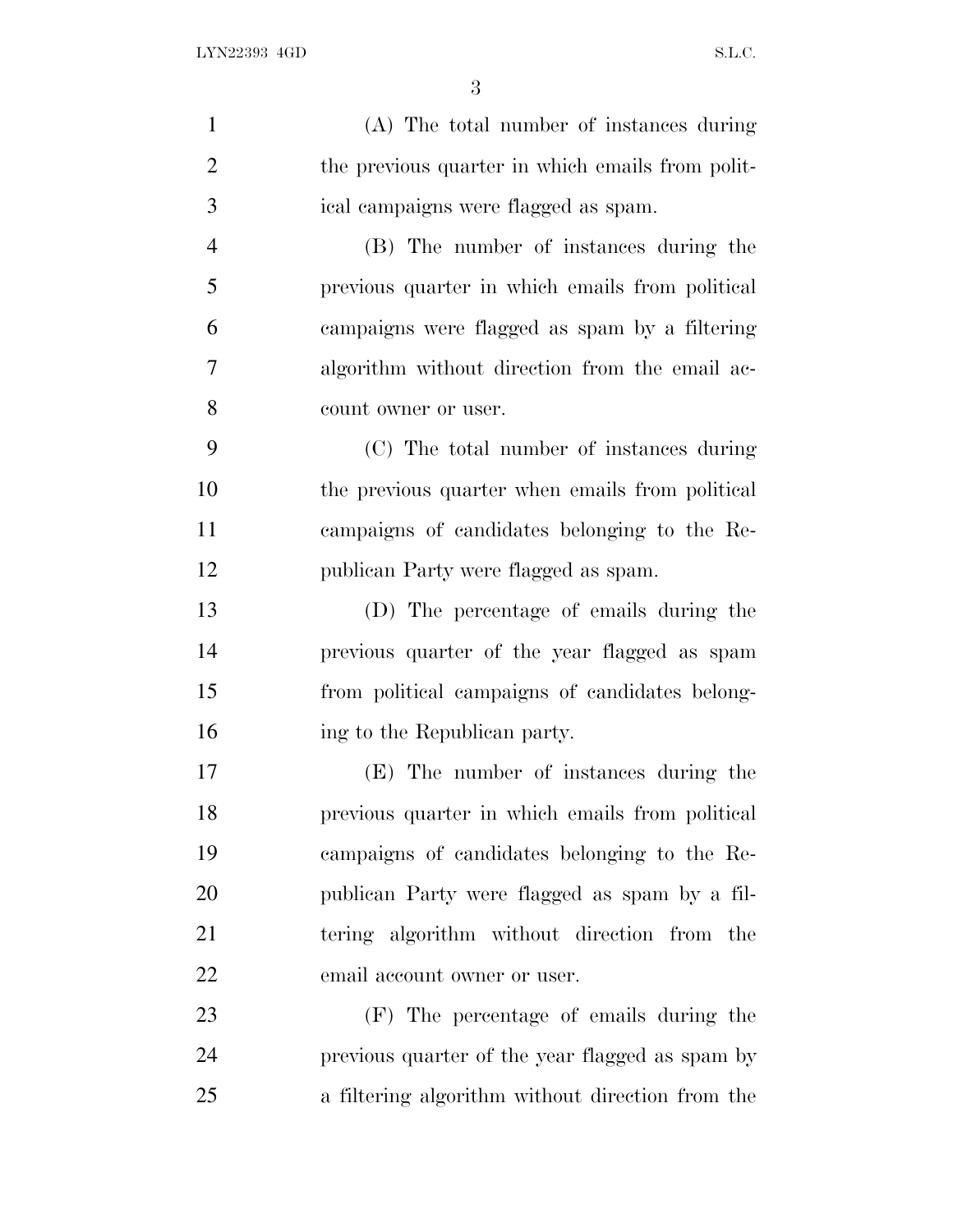| $\mathbf{1}$   | email account owner or user for emails from po-   |
|----------------|---------------------------------------------------|
| $\overline{2}$ | litical campaigns of candidates belonging to the  |
| 3              | Republican Party.                                 |
| $\overline{4}$ | (G) The total number of instances during          |
| 5              | the previous quarter when emails from political   |
| 6              | campaigns of candidates belonging to the          |
| 7              | Democratic Party were flagged as spam.            |
| 8              | (H) The percentage of emails during the           |
| 9              | previous quarter of the year flagged as spam      |
| 10             | from political campaigns of candidates belong-    |
| 11             | ing to the Democrat party.                        |
| 12             | (I) The number of instances during the            |
| 13             | previous quarter in which emails from political   |
| 14             | campaigns of candidates belonging to the          |
| 15             | Democratic Party were flagged as spam by a        |
| 16             | filtering algorithm without direction from the    |
| 17             | email account owner or user.                      |
| 18             | (J) The percentage of emails during the           |
| 19             | previous quarter of the year flagged as spam by   |
| 20             | a filtering algorithm without direction from the  |
| 21             | email account owner or user for emails from po-   |
| 22             | litical campaigns of candidates belonging to the  |
| 23             | Democrat party.                                   |
| 24             | $(K)$ A descriptive summary of the kinds of       |
| 25             | tools, practices, actions, and techniques used by |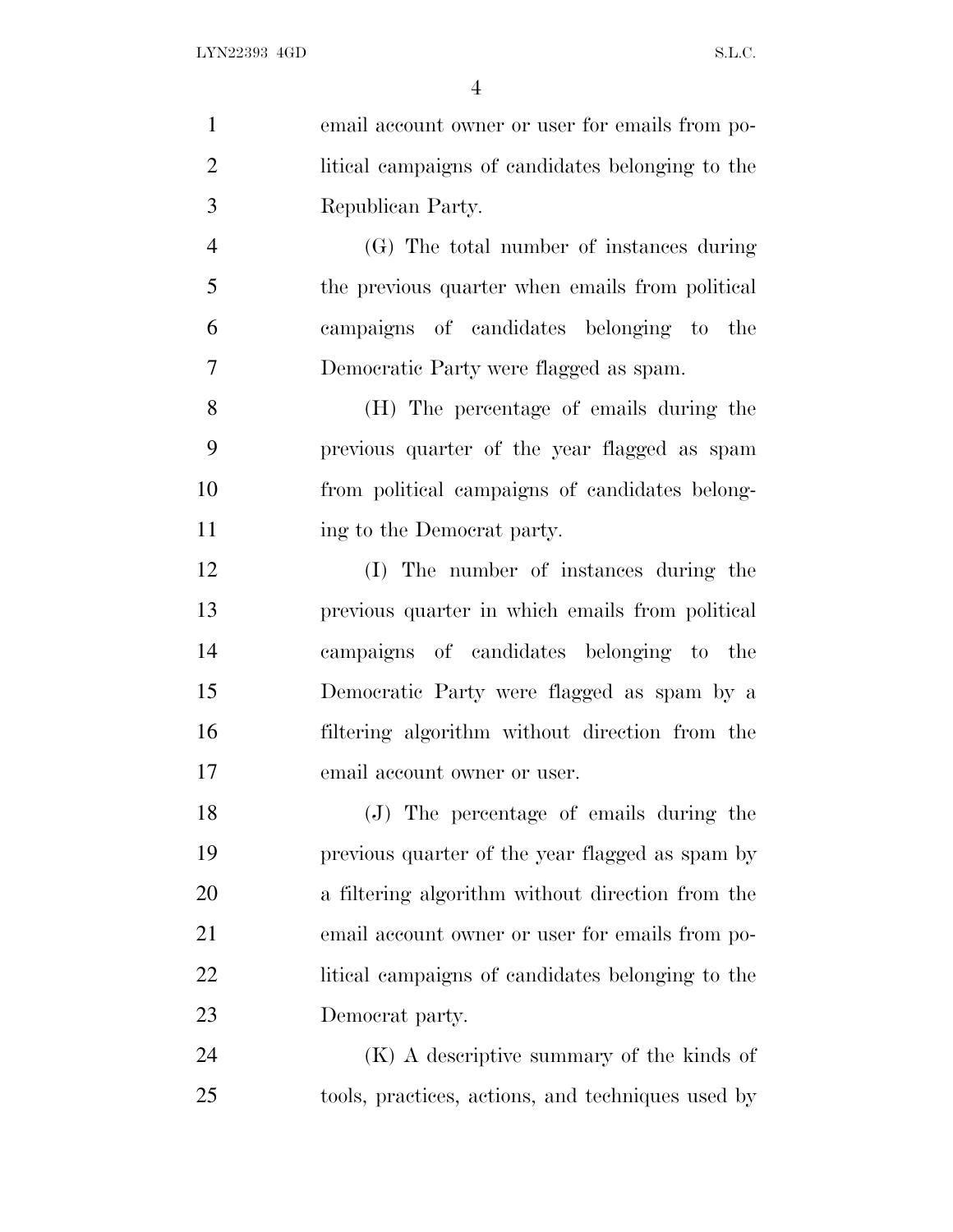| $\mathbf{1}$   | an operator of an email service during the pre-       |
|----------------|-------------------------------------------------------|
| $\overline{2}$ | vious quarter in determining which emails from        |
| 3              | political campaigns to flag as spam.                  |
| $\overline{4}$ | (3) PUBLICATION AND FORMAT.—The operator              |
| 5              | of an email service shall publish each quarterly re-  |
| 6              | port required under this subsection with an open li-  |
| 7              | cense, in a machine-readable and open format, and     |
| 8              | in a location that is easily accessible to consumers. |
| 9              | (c) DISCLOSURE FOR POLITICAL CAMPAIGNS.—              |
| 10             | (1) IN GENERAL.—Beginning 3 months after              |
| 11             | the date of the enactment of this Act, each operator  |
| 12             | of an email service shall be required to disclose to  |
| 13             | a political campaign, upon the request of the cam-    |
| 14             | paign and subject to paragraph (3), a report that in- |
| 15             | cludes any of the information described in paragraph  |
| 16             | $(2)$ that is requested by the campaign.              |
| 17             | (2) CONTENT OF THE DISCLOSURE.—The infor-             |
| 18             | mation described in this paragraph is the following:  |
| 19             | (A) The number of instances during the                |
| 20             | previous quarter when emails from the political       |
| 21             | campaign requesting the information<br>were           |
| 22             | flagged as spam.                                      |
| 23             | (B) The percentage of emails sent from                |
| 24             | the political campaign requesting the informa-        |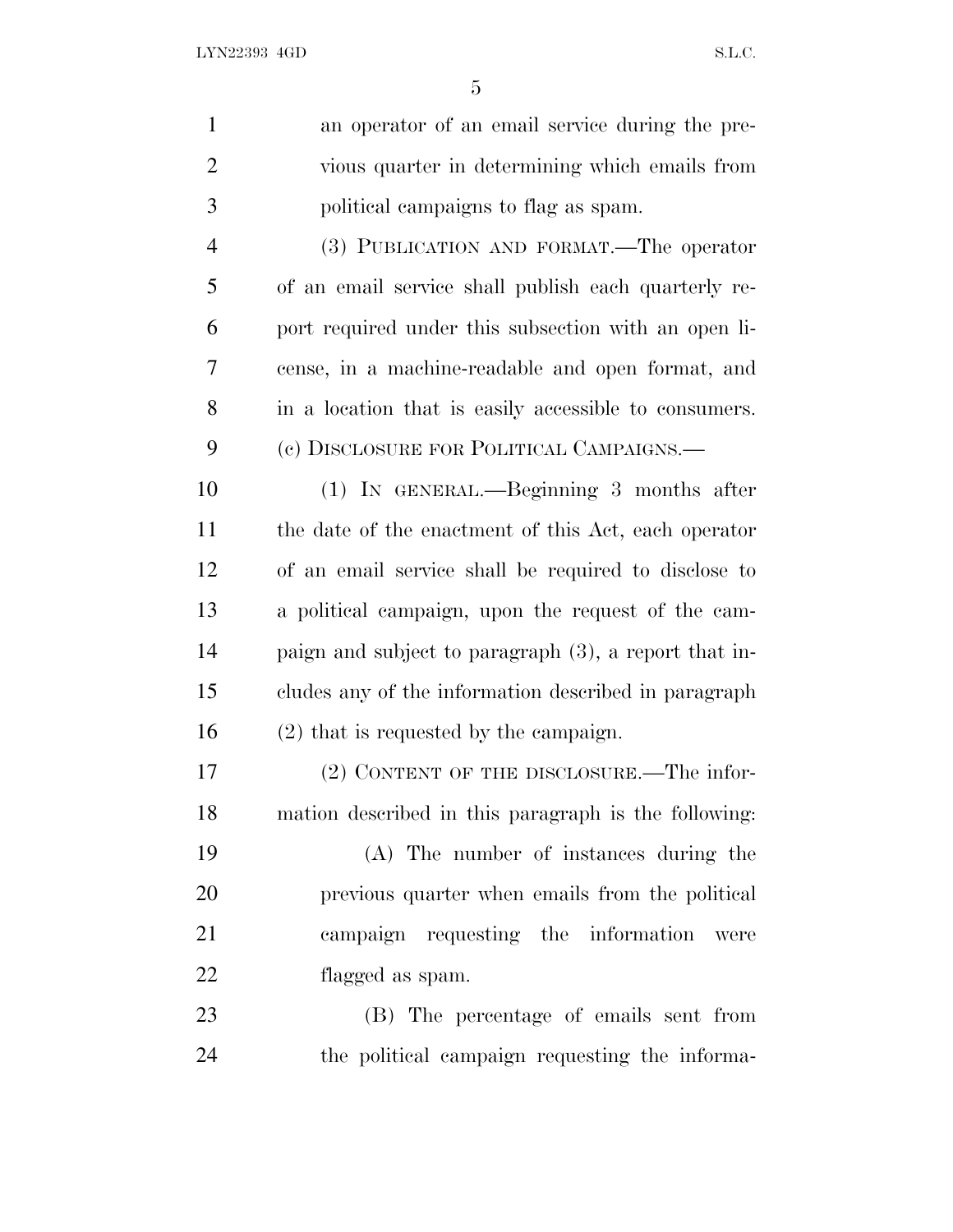| $\mathbf{1}$   | tion that were flagged as spam during the pre-       |
|----------------|------------------------------------------------------|
| $\overline{2}$ | vious quarter.                                       |
| 3              | (C) The number of instances during the               |
| $\overline{4}$ | previous calendar quarter when emails from the       |
| 5              | political campaign requesting the information        |
| 6              | were flagged as spam by a filtering algorithm.       |
| $\overline{7}$ | (D) The total number of emails sent from             |
| 8              | the political campaign requesting the informa-       |
| 9              | tion that reached the intended recipient's pri-      |
| 10             | mary inbox.                                          |
| 11             | (E) The percentage of emails sent from               |
| 12             | the political campaign requesting the informa-       |
| 13             | tion that reached the intended recipient's pri-      |
| 14             | mary inbox.                                          |
| 15             | (F) A descriptive summary as to why an               |
| 16             | email from the political campaign requesting         |
| 17             | the information did not reach the intended re-       |
| 18             | cipient's primary inbox.                             |
| 19             | (3) FREQUENCY OF REQUESTS. A political               |
| 20             | campaign may not request that an operator of an      |
| 21             | email service provide a report containing any of the |
| 22             | information described in paragraph (2) more than—    |
| 23             | (A) once per week during election years;             |
| 24             | (B) twice per month during non-election              |
| 25             | years; and                                           |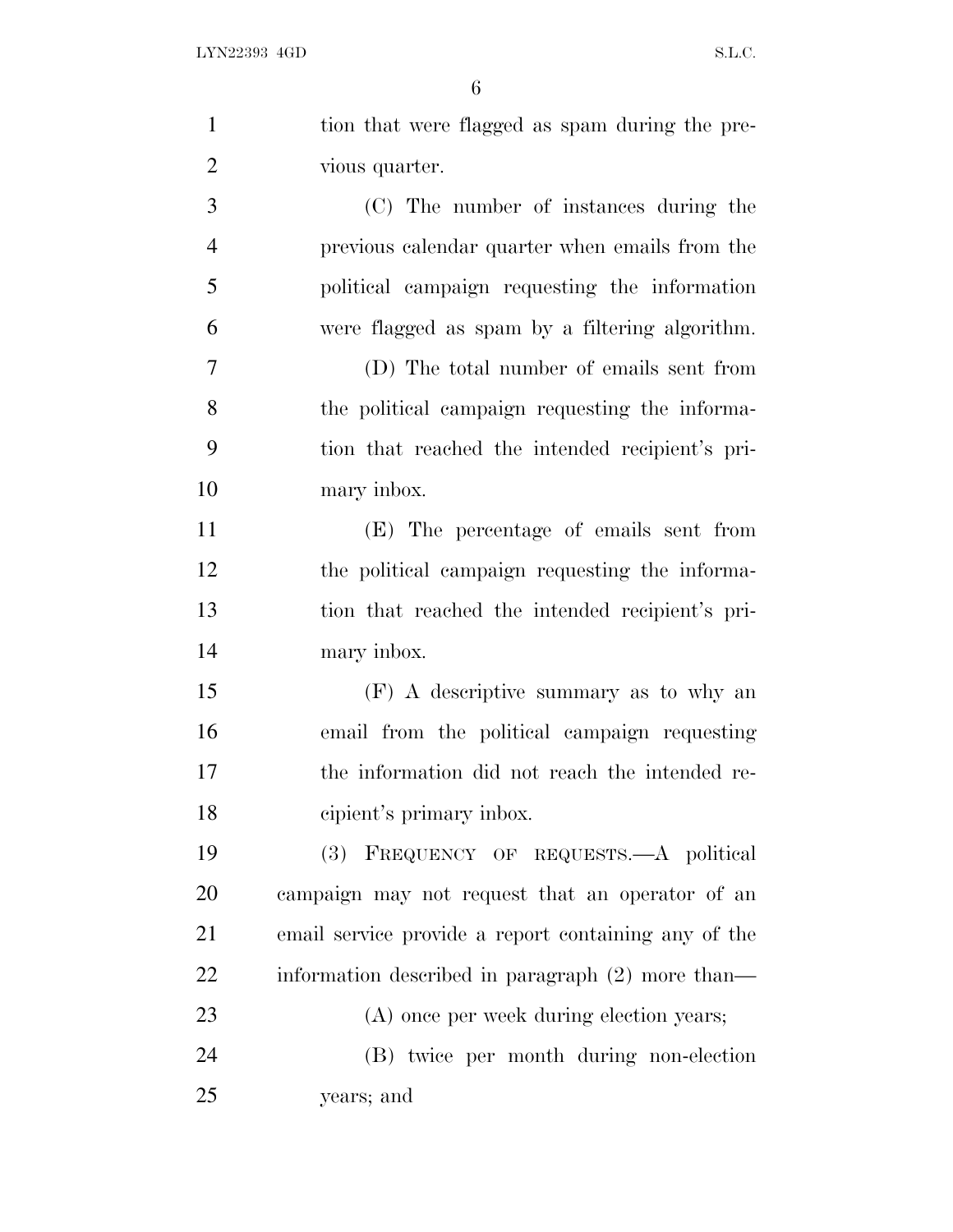(C) once a week in the 12 months pre- ceding the date of a special election in which a candidate associated with the political campaign is seeking election.

 (4) BEST PRACTICES.—An operator of an email service shall provide to a political campaign, upon request, best practices on steps the political cam- paign should take to increase the number of emails from the political campaign that reach the intended recipient's primary inbox.

 (5) DEADLINE FOR PROVIDING DISCLOSURE TO POLITICAL CAMPAIGNS.—An operator of an email service that receives a request from a political cam- paign for a disclosure report described in paragraph (1) or best practices described in paragraph (4) shall provide such report or best practices to the political campaign not later than 4 days after the operator receives the request.

 (d) ENFORCEMENT BY THE FEDERAL TRADE COM-MISSION.—

 (1) UNFAIR OR DECEPTIVE ACTS OR PRAC- TICES.—A violation of subsection (a), (b), or (c) shall be treated as a violation of a rule defining an unfair or a deceptive act or practice under section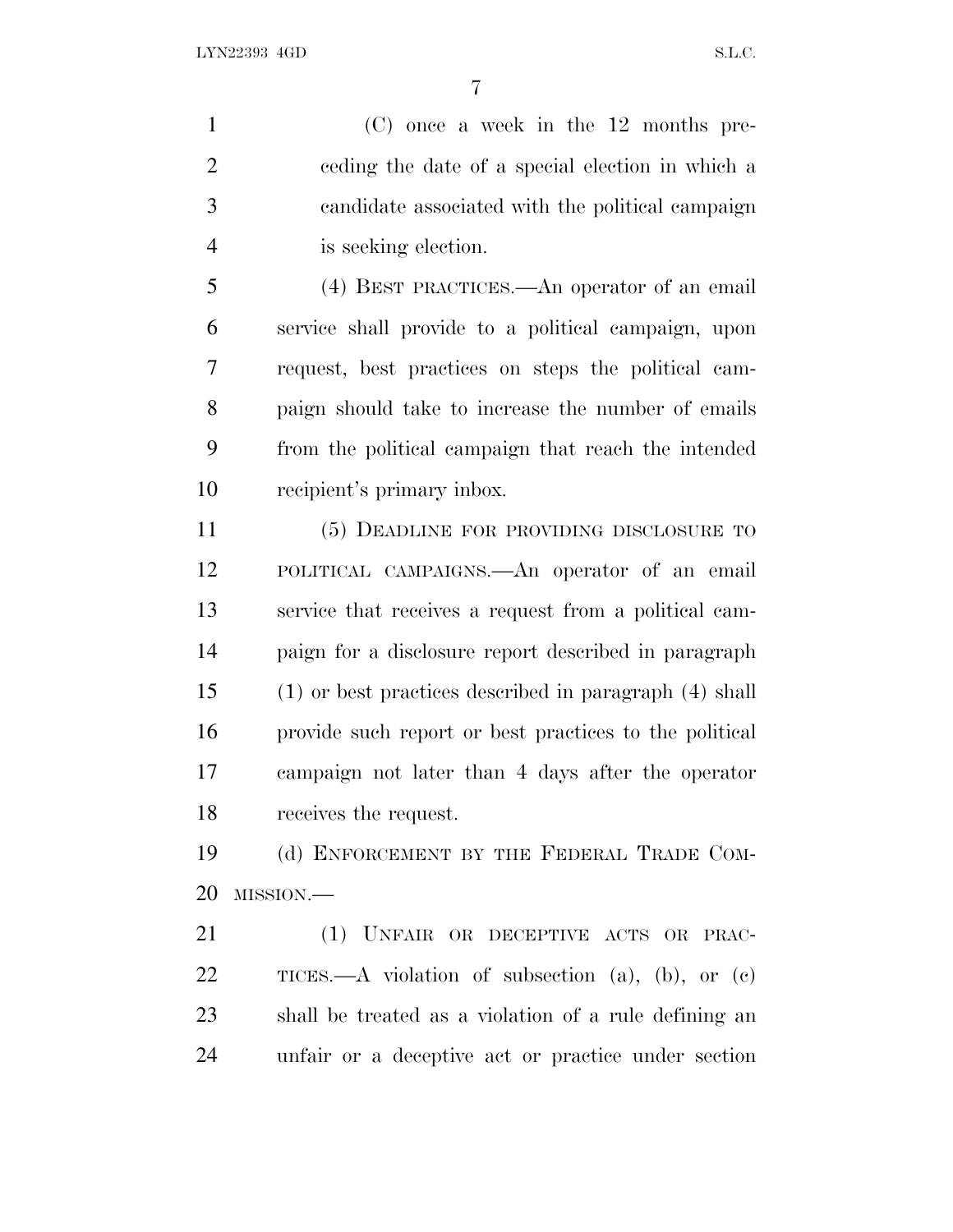LYN22393 4GD S.L.C.

| $18(a)(1)(B)$ of the Federal Trade Commission Act |
|---------------------------------------------------|
| $(15 \text{ U.S.C. } 57a(a)(1)(B)).$              |

(2) POWERS OF COMMISSION.—

 (A) IN GENERAL.—The Federal Trade Commission shall enforce this section in the same manner, by the same means, and with the same jurisdiction, powers, and duties as though all applicable terms and provisions of the Fed- eral Trade Commission Act (15 U.S.C. 41 et seq.) were incorporated into and made a part of 11 this section.

 (B) PRIVILEGES AND IMMUNITIES.—Any person who violates subsection (a) shall be sub- ject to the penalties and entitled to the privi- leges and immunities provided in the Federal Trade Commission Act (15 U.S.C. 41 et seq.). (C) AUTHORITY PRESERVED.—Nothing in this section shall be construed to limit the au- thority of the Federal Trade Commission under any other provision of law.

## **SEC. 3. DEFINITIONS.**

In this Act:

23 (1) FILTERING ALGORITHM.—The term "fil- tering algorithm'' means a computational process, including one derived from algorithmic decision mak-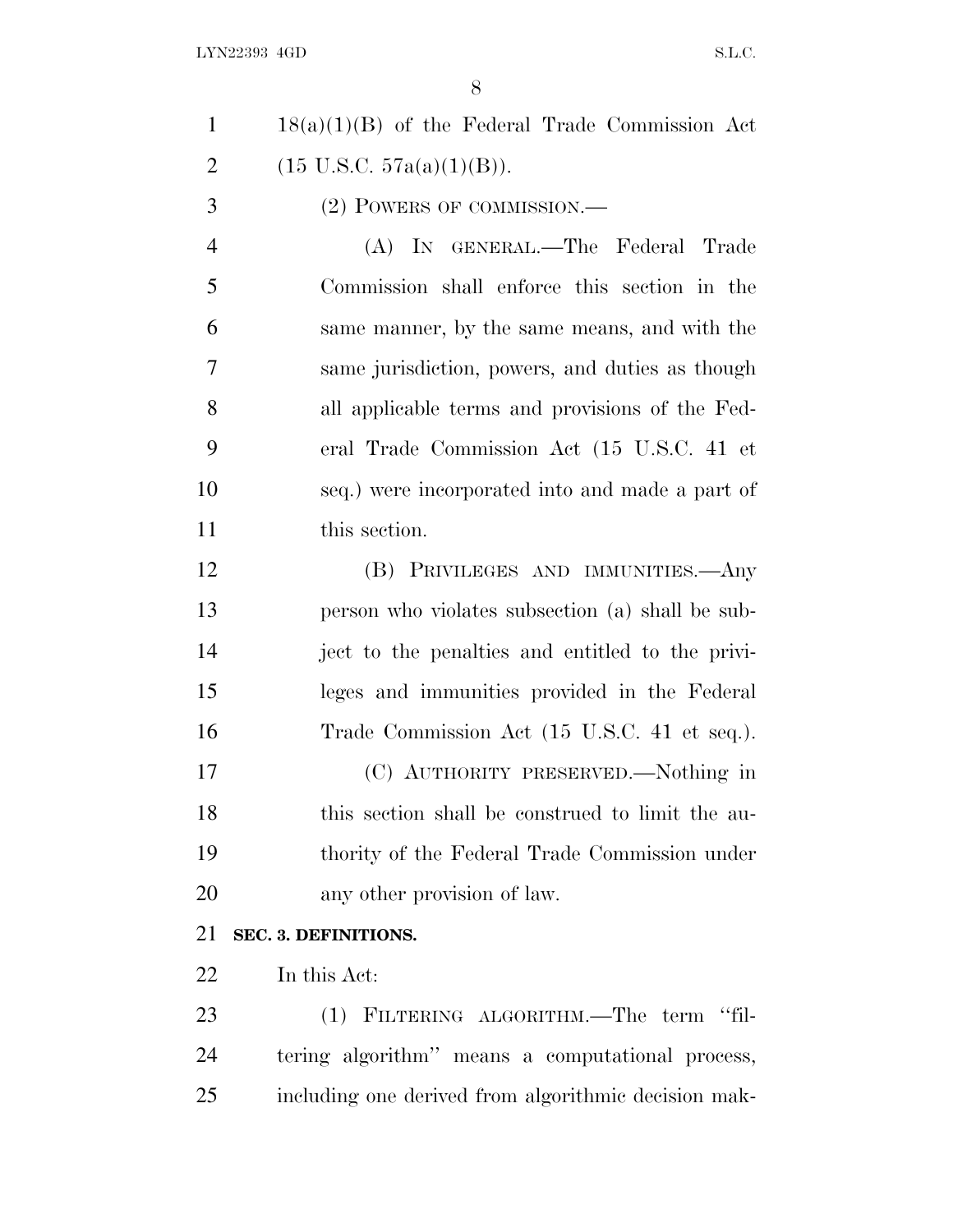| $\mathbf{1}$   | ing, machine learning, statistical analysis, or other  |
|----------------|--------------------------------------------------------|
| $\overline{2}$ | data processing or artificial intelligence techniques, |
| 3              | used by an email service to identify and filter emails |
| $\overline{4}$ | sent to an email account.                              |
| 5              | $(2)$ OPERATOR.—                                       |
| 6              | (A) IN GENERAL.—The term "operator"                    |
| $\overline{7}$ | means any person who operates an email serv-           |
| 8              | ice and includes any person that wholly owns a         |
| 9              | subsidiary entity that operates an email service.      |
| 10             | (B) EXCLUSIONS.—Such term shall not in-                |
| 11             | clude any person who operates an email service         |
| 12             | if such service is wholly owned, controlled, and       |
| 13             | operated by a person that—                             |
| 14             | (i) for the most recent $6$ -month pe-                 |
| 15             | riod, did not employ more than 500 em-                 |
| 16             | ployees; and                                           |
| 17             | (ii) for the most recent $12$ -month pe-               |
| 18             | riod, averaged less than $$5,000,000,000$ in           |
| 19             | annual gross receipts.                                 |
| <b>20</b>      | (3) POLITICAL CAMPAIGN.—The term "political            |
| 21             | campaign" includes—                                    |
| 22             | (A) an individual who is a candidate (as               |
| 23             | such term is defined in section $301(2)$ of the        |
| 24             | Federal Election Campaign Act of 1971 (52)             |
| 25             | U.S.C. $30101(2)$ ;                                    |